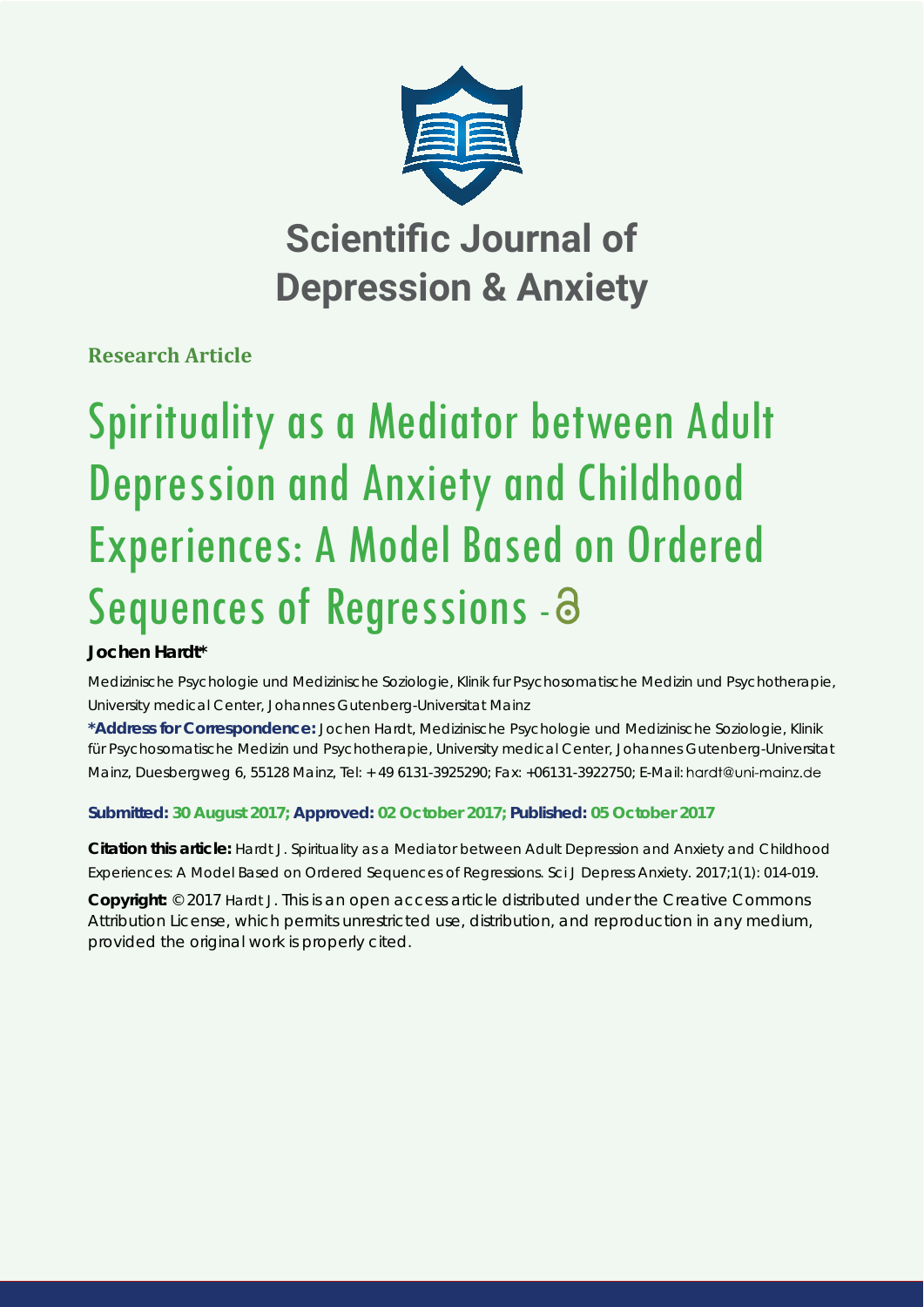#### **ABSTRACT**

**Objective:** Spirituality has been shown to be associated with various aspects of health. It has also been discussed as an aid in coping with adversities.

**Methods:** The present investigation examined four dimensions of spirituality – belief in God, mindfulness, quest for meaning and feeling of security – as possible mediators between childhood adversities and adult adaptation. Two samples of n ≈ 500 were examined via internet in a retrospective survey.

**Results:** Two pathways from childhood to adult adaptation via spirituality were detected, one via mindfulness and one via feeling of security. Both pathways began at maternal love, the opposite of emotional neglect. Childhood abuse or physical neglect was not associated with the development of spirituality. Associations were not only linear in nature, but also displayed interactions.

**Conclusions:** Dimensions of spirituality mediate in a complex way between childhood experiences and adult adaptation. A belief in God is not always protective, but can also constitute a risk factor. A feeling of security shows the strongest protective effect of the dimensions of spirituality that were explored in this study.

**Keywords:** Spirituality and Religion; Attachment; Depression; Anxiety; Mediator; Moderator Effects

#### **INTRODUCTION**

Spirituality and religious experiences have been a part of medicine through the ages. In the ancient world, religion, psychology and medicine were intertwined. The Asclepical physicians for example practiced rational medicine, but when this was unsuccessful, the patient was sent to a temple [1]. Psychological factors were also considered, e.g. a disorder could be explained by a disproportion of emotions. This holistic view was abandoned with reconnaissance; "superstitious beliefs" were no longer used as explanations for medical conditions. This has certainly improved our understanding of many disorders, but this has also been at least partly to blame for the loss of some of our understanding of patients. In many patients' views, modern western medicine is regarded as technical and lacking in necessary humanism and spiritual aspects matters for young and old in many circumstances [2-4].

The interrelation between spirituality and religiousness has been subject to intensive discussions [5]. Beside considerable diversity, there is some agreement about one thing: both should not be used exchangeable [6]. Within the present context, we would suggest to define religiousness to be a part of spirituality. This would not necessarily be the case in other contexts, but given the strong time trend for secularization in many eastern and western societies [7, 8] it seems reasonable for examining effects on mental health to define spirituality as the wide and religiousness as the narrow construct [9].

Spirituality and religious experiences still play a major role for many patients. This is true for life-threatening disorders [10,11], but also for many others [12]. Ischia, et al. [13] State that every person has the "will" to seek meaning or to achieve purpose in life. Generally, spirituality and religiousness are judged to be positively associated with indicators of mental health and quality of life [14]. However, negative effects can also be observed. In a meta analysis, most studies found a protective effect of religiosity on suicide risk  $OR = 0.39$ , but two studies, both conducted in rural china, found religiosity to be a high risk factor [15]. Mohr et al [16] conducted semi structured interviews about spiritual aspects in 89 patients with schizophrenia or schizoaffective disorders. In 85% the religious coping was assessed to be positive, in the remaining 15% it was assessed to be harmful. Rosmar in et al [17] found strong associations between negative religious coping and various baseline psychiatric symptoms, but no single significant association with positive religious coping. To the contrary, in this study positive religious coping was a significant predictor of symptom reduction. Polanco-Roman [18] expected that spirituality would be a protective factor with respect to suicidality or non suicidal self injury, but found no significant associations at all in a large sample of more than 1000 college undergraduates.\*\* With respect to depression, spirituality has been examined as an explanatory variable and as an outcome (Dew et al., 2008; Mofidi et al., 2006). Both directions are plausible and show strong associations.

The aim of the present paper is to examine the roles of religiousness and spirituality as possible mediators between childhood adversities and adult adaptation. Therefore, four dimensions of spirituality and religiousness describing the associations between childhood adversities and various indicators of mental health in adulthood were analyzed via ordered series of regressions. Series of regressions are a method of statistical analysis that extend path analysis to include nonlinear effects as well as binary variables in the responses (Wermuth, 2003; Cox and Wermuth, 1993). In particular, we wanted to examine the following three questions:

- Do the four dimensions of spirituality mediate or moderate between childhood adversities and adult adaptation?
- Do abused or physically neglected children report less spirituality than non-abused children?
- What is the role of emotional neglect?

#### **METHODS**

#### **Participants**

Participants registered at a commercial company to fill out online questionnaires, received an email asking them to take part in the survey. They received a compensation of about  $\in$  4,30. The ethic commissions of the University of Dusseldorf and for Rheinland-Pfalz approved the project (Nr. 3063 and 6281). Data collection was performed in January and October 2008 by a professional marketing institute (http://www.linequest.de). On average, participants were about 40 (sample 1) to 45 (sample 2) years old, and about half of them were female (see Table 1). About 48 % in the first sample and 61 % in the second sample were members of one of the German Christian churches. The differences between sample 1 and 2 are likely to be largely an effect of age.

#### **Variables**

**Primary responses:** Two indicators for adaptation in adulthood were chosen as primary responses, one internal, i.e. depressive symptoms, and one interpersonal, sociophobic symptoms. Both were assessed using subscales from the Symptom-Checklist-27-plus [19]. Example items for depressive symptoms are "feeling blue" or "mind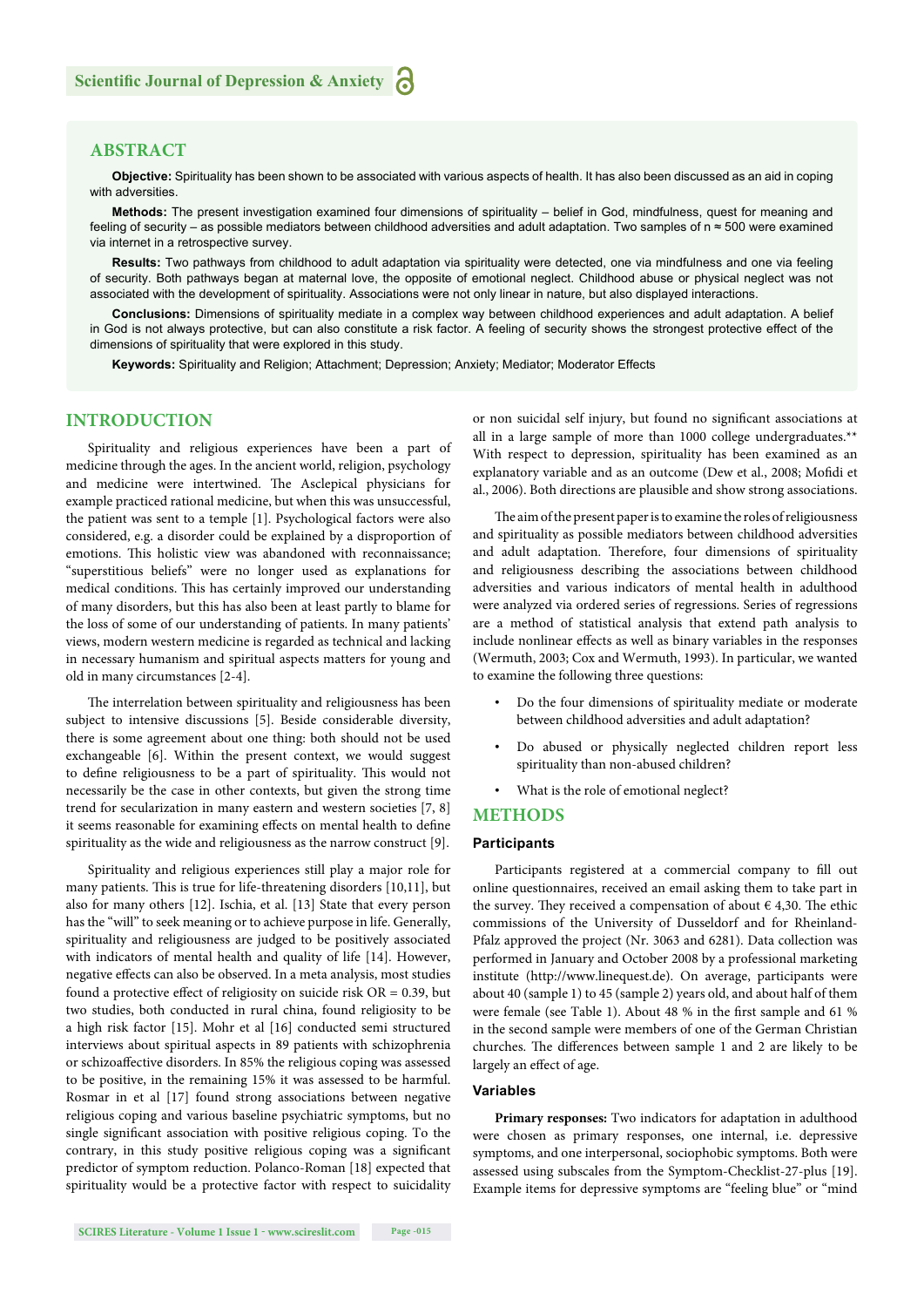going blank". Examples for sociophobic symptoms were "feeling others do not like me" or "feeling of being unwanted". The SCL-27plus presents with good internal consistencies and has been proven to generate valid results in a variety of studies [19].

**Secondary responses - mediators:** The four dimensions of spirituality that serve as possible mediators between childhood adversities and the primary responses were: "belief in God", "quest for meaning", "mindfulness" and "feeling of security in the world". The scale belief in God represents the traditional western concept of spirituality. The items in this questionnaire do not specify which God the participant believes in, i.e. followers of all monotheistic religions are addressed.

The second scale is called "quest for meaning". This concept is essential for any self-reflecting individual [20]. Within this dimension, human beings find their meaningful existence, and the ability to overcome existential suffering. Batson [21] introduced the quest approach into the field of spirituality research.

"Mindfulness", the third subscale, describes the conscious perception of others and one's environment. It is reflected in various eastern religions, particularly in Buddhism [22]. Additionally, it has found some entrance into psychotherapy research [23]. It also addresses the development of equanimity (one of the four divine states in Buddhism), overcoming emotional reactivity and desires and developing friendliness, tolerance, gentleness, placidity and acceptance [24].

The fourth subscale, "feeling of security", characterizes a feeling of safety and trust and of being at home in the world. In developmental psychology, Erikson [25] drew a parallel to this scale with his concept of a "sense of basic trust". With feeling of security, a dimension found entrance into the questionnaire that appears to be conceptually underdeveloped in western culture.

The questionnaire on spirituality is described in detail by Hardt et al [26]. The scales have high internal consistencies (Cronbach's alpha between .78 and .97) in the present samples.

**Adverse childhood experiences and demographic background variables:** Two indicators for adverse childhood experiences were chosen, one assessing physical abuse and neglect, the other "perceived maternal love" [27]. Abuse was assessed with an index composed of sexual or physical abuse. The two indicators of abuse and the one for neglect were combined in a way that whenever at least one was present, the indicator for childhood abuse was coded "yes", when none of the three held true, "no". Additionally, two demographic background variables were included: age and sex. Descriptions of all variables are shown in table 1.

#### **Statistics**

Two samples from an internet survey constitute the basis of the present analysis. For the first subsample, an ordered sequence of regressions was conducted, the second subsample was used for crossvalidation. Sequences of regressions constitute an extension of path analysis [28]; they are a test for moderators and mediators [29]. In performing the sequences of regressions, significant explanatory variables were selected for each response. Therefore, first, a model containing all relevant main and quadratic effects was chosen. Within this model, all two-way interactions were tested. The latter was tested with an  $X^2$ - or F-test with 2 degrees of freedom (df) for a squared term and 3 df for an interaction term. The significance level for generating the model was set to alpha = .01 (two-sided). The results

obtained by this procedure are displayed in the left -hand columns of table2. The model extracted with this procedure was then tested in the cross-validation sample. Each coefficient was tested in the crossvalidation sample to detect a significant difference from zero in the same direction as in the extraction sample by including the additional significant coefficients of the extraction sample. No more tests to add variables were performed at this stage. The significance level for the cross-validation was set to alpha = .05 (one-sided). Results obtained by the cross-validation are displayed in the right-hand columns of Table 2. The analyses was performed using R [30]. Figure 1 gives an overview of the significant associations in the model; Figure 2 displays the types and strengths of the relationships. The latter were derived by graphing the conditional effect of the respective variable (s) when all others were kept in the regression model, i.e. by using the predicted results of the regression formula. The X-axes of the graphs display the full theoretical range of the respective scales; the curves are drawn

|                | Table 1: Variable descriptionc. |                           |                            |          |    |                                           |       |                                           |       |  |  |  |  |
|----------------|---------------------------------|---------------------------|----------------------------|----------|----|-------------------------------------------|-------|-------------------------------------------|-------|--|--|--|--|
|                | Variable                        | Description               | Possible Min Max<br>values |          |    | Extraction<br>sample<br>Mean<br><b>SD</b> |       | Cross-<br>validation<br>Mean<br><b>SD</b> |       |  |  |  |  |
| 1              | <b>DEP</b>                      | Depression<br>(lifetime)  | $0 - 4$                    | 0        | 4  | .73                                       | .82   | 1.09                                      | .99   |  |  |  |  |
| 1              | <b>ANX</b>                      | Sociophobic<br>anxiety    | $0 - 4$                    | $\Omega$ | 4  | .86                                       | .82   | 1.12                                      | .82   |  |  |  |  |
| $\overline{2}$ | GOD                             | Belief in God             | $0 - 4$                    | $\Omega$ | 4  | 1.24                                      | 1.23  | 1.35                                      | 1.31  |  |  |  |  |
| $\overline{2}$ | <b>QUEST</b>                    | Quest for<br>meaning      | $0 - 4$                    | 0        | 4  | 1.99                                      | .84   | 2.12                                      | 1.08  |  |  |  |  |
| $\overline{2}$ | <b>MIND</b>                     | <b>Mindfulness</b>        | $0 - 4$                    | 0        | 4  | 2.95                                      | .63   | 2.98                                      | .68   |  |  |  |  |
| $\overline{2}$ | <b>SEC</b>                      | Feeling of<br>security    | $0 - 4$                    | 0        | 4  | 1.93                                      | .81   | 1.71                                      | .93   |  |  |  |  |
| 3              | LOVE                            | Maternal love             | $0 - 3$                    | 0        | 3  | 2.31                                      | .74   | 2.17                                      | .77   |  |  |  |  |
| 3              | <b>ABUSE</b>                    | Abuse/physical<br>neglect | 0,1                        | 0        | 1  | .21                                       | .41   | .27                                       | .44   |  |  |  |  |
| 4              | AGE                             | Age                       | $\geq 18$                  | 18       | 81 | 44.82                                     | 16.11 | 39.32                                     | 11.20 |  |  |  |  |
| 4              | <b>SEX</b>                      | Sex                       | 0, 1                       | 0        | 1  | .50                                       | .50   | .45                                       | .50   |  |  |  |  |

**Table 2(a):** Significant associations in the construction and cross–validation samples.

**a)** Primary response: DEP, Depression – linear regression

|                         |                  | Starting model<br>(construction sample) |         |                  | Selected model<br>(cross-validation sample) | Excluded<br>variables |         |
|-------------------------|------------------|-----------------------------------------|---------|------------------|---------------------------------------------|-----------------------|---------|
| Exploratory<br>variable | Estim.<br>coeff. | Stand.<br>Error                         | t-value | Estim.<br>coeff. | Stand.<br>Error                             | t-value               | t-value |
| Const.                  | .81              | .24                                     | 3.41    | $-.04$           | .20                                         | $-.21$                |         |
| GOD                     | .17              | .16                                     | 1.02    | .67              | .14                                         | 4.94                  |         |
| <b>MIND</b>             | .16              | .09                                     | 1.81    | .26              | .08                                         | 3.34                  |         |
| <b>GOD x MIND</b>       | $-.15$           | .05                                     | $-2.71$ | $-.20$           | .04                                         | $-4.71$               |         |
| <b>ABUSE</b>            | 1.26             | .38                                     | 3.29    | .34              | .08                                         | 4.10                  |         |
| ABUSE x MIND            | $-.38$           | .13                                     | $-2.98$ |                  |                                             |                       | $-86$   |
| QUEST                   | .40              | .11                                     | 3.77    | .61              | .08                                         | 7.25                  |         |
| <b>GOD x QUEST</b>      | .15              | .04                                     | 3.78    |                  |                                             |                       | 1.93    |
| <b>SEC</b>              | $-.78$           | .16                                     | $-4.83$ | $-.74$           | .13                                         | $-5.73$               |         |
| SEC <sup>2</sup>        | .21              | .05                                     | 4.55    | .14              | .04                                         | 3.27                  |         |
| <b>SEC x QUEST</b>      | $-.19$           | .05                                     | $-3.42$ | $-.09$           | .04                                         | $-2.07$               |         |
| <b>SEX</b>              | $-.22$           | .07                                     | $-3.24$ |                  |                                             |                       | $-1.16$ |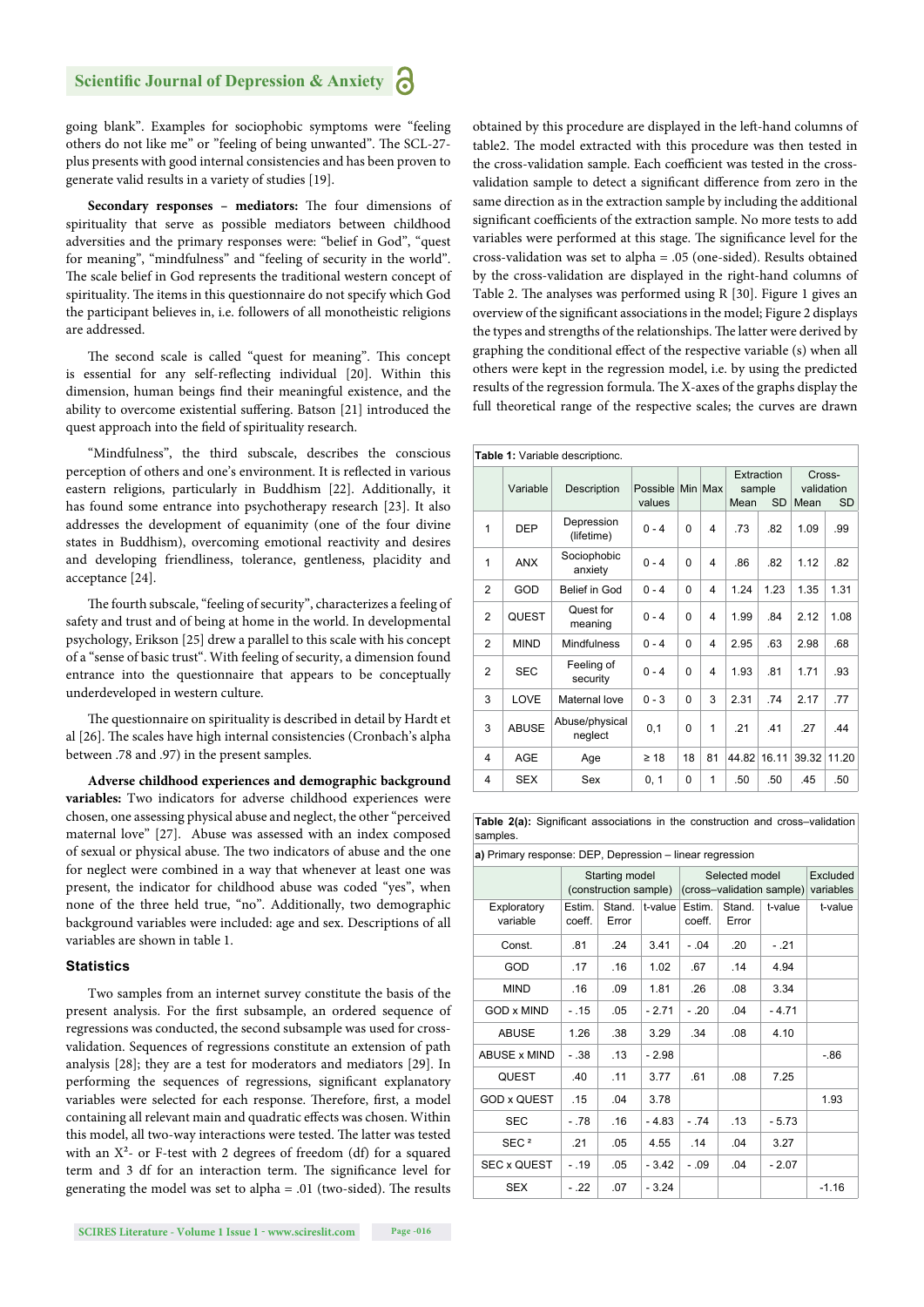#### **Scientific Journal of Depression & Anxiety**

only for the middle 90% of the observed distributions in this sample in order to avoid over-interpretation in cases of non-line arities.

#### **RESULT**

The primary response "depressive symptoms" (DEP) has five predictors - all four dimensions of spirituality and abuse. The dimensions belief in God and mindfulness display an interactive effect. When mindfulness is high, there is no association between depression and belief in God. When mindfulness is low, belief in God constitutes a risk factor for depressive symptoms. This means that belief in God has no protective effect on depression in these samples. A second interactive effect on depression can be found in the dimensions quest for meaning and feeling of security. Security is protective against depression, but the association is more pronounced when quest for meaning is high. Particularly the combination high quest and low security is associated with a high risk for depressive symptoms. Abuse has a linear association, subjects reporting any form of abuse report higher levels of depressive symptoms than those not reporting any abuse. All effects explain 37% of the variance of the scale depressive symptoms (see Table 2a). The second primary response, sociophobic symptoms, has seven significant predictors.

| Table 2(b): Primary Response: ANX, sociophobic anxiety – linear regression. |                  |                                         |         |                  |                                             |                       |         |  |  |  |  |
|-----------------------------------------------------------------------------|------------------|-----------------------------------------|---------|------------------|---------------------------------------------|-----------------------|---------|--|--|--|--|
|                                                                             |                  | Starting model<br>(construction sample) |         |                  | Selected model<br>(cross-validation sample) | Excluded<br>variables |         |  |  |  |  |
| Exploratory<br>variable                                                     | Estim.<br>coeff. | Stand.<br>Error                         | t-value | Estim.<br>coeff. | Stand.<br>Error                             | t-value               | t-value |  |  |  |  |
| Const.                                                                      | .27              | .35                                     | .78     | .59              | .22                                         | 2.71                  |         |  |  |  |  |
| GOD                                                                         | $-.22$           | .09                                     | $-2.44$ | $-.16$           | .07                                         | $-2.28$               |         |  |  |  |  |
| <b>QUEST</b>                                                                | .96              | .19                                     | 5.16    | .59              | .13                                         | 4.62                  |         |  |  |  |  |
| <b>GOD x QUEST</b>                                                          | .11              | .34                                     | 3.04    | .07              | .03                                         | 2.62                  |         |  |  |  |  |
| <b>MIND</b>                                                                 | .51              | .12                                     | 4.24    | .48              | .08                                         | 5.75                  |         |  |  |  |  |
| MIND x QUEST                                                                | - .28            | .06                                     | $-4.52$ | $-.13$           | .04                                         | $-3.22$               |         |  |  |  |  |
| <b>SEC</b>                                                                  | $-.71$           | .17                                     | $-4.28$ | $-.65$           | .13                                         | $-5.03$               |         |  |  |  |  |
| SEC <sup>2</sup>                                                            | .10              | .04                                     | 2.28    | .09              | .04                                         | 2.42                  |         |  |  |  |  |
| LOVE                                                                        | .50              | .19                                     | 2.61    | $-.21$           | .04                                         | $-4.77$               |         |  |  |  |  |
| LOVE <sup>2</sup>                                                           | $-.15$           | .05                                     | $-2.96$ |                  |                                             |                       | $-.79$  |  |  |  |  |
| AGE                                                                         | $-.01$           | .00                                     | $-3.99$ |                  |                                             |                       | $-1.78$ |  |  |  |  |
| <b>SEX</b>                                                                  | $-.21$           | .07                                     | $-3.15$ | $-.17$           | .07                                         | $-2.49$               |         |  |  |  |  |

| <b>Table 2(c):</b> Secondary response: GOD, Belief in God – linear regression. |                  |                 |         |                  |                       |         |         |  |  |  |  |
|--------------------------------------------------------------------------------|------------------|-----------------|---------|------------------|-----------------------|---------|---------|--|--|--|--|
|                                                                                | Starting model   |                 |         | Selected model   | Excluded<br>variables |         |         |  |  |  |  |
| Exploratory<br>variable                                                        | Estim.<br>coeff. | Stand.<br>Error | t-value | Estim.<br>coeff. | Stand.<br>Error       | t-value | t-value |  |  |  |  |
| Const.                                                                         | .64              | .16             | 3.98    |                  |                       |         |         |  |  |  |  |
| AGE                                                                            | .01              | .00.            | 4.01    |                  |                       |         | .67     |  |  |  |  |

**Table 2(d):** Secondary response: QUEST, Quest for meaning – linear regression.

|                         |                  | Starting model  |         | Selected model   | Excluded<br>variables |         |         |
|-------------------------|------------------|-----------------|---------|------------------|-----------------------|---------|---------|
| Exploratory<br>variable | Estim.<br>coeff. | Stand.<br>Error | t-value | Estim.<br>coeff. | Stand.<br>Error       | t-value | t-value |
| Const.                  | 1.17             | 0.11            | 15.52   |                  |                       |         |         |
| AGE                     | .01              | .00             | 271     |                  |                       |         | 1.39    |

| Table 2(e): Secondary response: MIND, mindfulness - linear regression. |                         |                  |                 |         |                  |                       |         |         |
|------------------------------------------------------------------------|-------------------------|------------------|-----------------|---------|------------------|-----------------------|---------|---------|
|                                                                        |                         |                  | Starting model  |         | Selected model   | Excluded<br>variables |         |         |
|                                                                        | Exploratory<br>variable | Estim.<br>Coeff. | Stand.<br>Error | t-value | Estim.<br>coeff. | Stand.<br>Error       | t-value | t-value |
|                                                                        | Const.                  | 2.82             | .09             | 29.45   | 2.51             | .09                   | 27.97   |         |
|                                                                        | LOVE                    | .10              | .04             | 2.62    | .24              | .04                   | 6.33    |         |
|                                                                        | <b>SEX</b>              | $-.19$           | .06             | $-3.41$ | $-.12$           | .06                   | $-2.06$ |         |

|                         | Table 2(f): Secondary response: SEC, Feeling of security - linear regression. |                 |         |                  |                       |         |         |  |  |  |  |
|-------------------------|-------------------------------------------------------------------------------|-----------------|---------|------------------|-----------------------|---------|---------|--|--|--|--|
|                         | Starting model                                                                |                 |         | Selected model   | Excluded<br>variables |         |         |  |  |  |  |
| Exploratory<br>variable | Estim.<br>Coeff.                                                              | Stand.<br>Error | t-value | Estim.<br>coeff. | Stand.<br>Error       | t-value | t-value |  |  |  |  |
| Const.                  | 1.05                                                                          | .16             | 6.75    | .11              | .19                   | .58     |         |  |  |  |  |
| LOVE                    | .16                                                                           | .05             | 3.40    | .32              | .05                   | 6.26    |         |  |  |  |  |
| AGE                     | .01                                                                           | .00             | 5.24    | .02              | .00.                  | 6.64    |         |  |  |  |  |

|  | Table 2(g): Tertiary response: LOVE, Maternal love - linear regression. |  |
|--|-------------------------------------------------------------------------|--|
|  |                                                                         |  |

|                         | Starting model   |                 |         | Selected model   |                 | Excluded<br>variables |         |
|-------------------------|------------------|-----------------|---------|------------------|-----------------|-----------------------|---------|
| Exploratory<br>variable | Estim.<br>coeff. | Stand.<br>Error | t-value | Estim.<br>coeff. | Stand.<br>Error | t-value               | t-value |
| Const.                  | 3.16             | .28             | 11.30   | 4.29             | .41             | 10.54                 |         |
| AGE                     | $-.04$           | .01             | $-2.86$ | $-.10$           | .02             | $-5.00$               |         |
| $AGE^2$                 | .00              | .00             | 2.62    | .00              | .00             | 4.68                  |         |

|             |  |  | <b>Table 2(h):</b> Tertiary response: ABUSE, Abuse/physical neglect, logistic |  |
|-------------|--|--|-------------------------------------------------------------------------------|--|
| regression. |  |  |                                                                               |  |
|             |  |  |                                                                               |  |

|                         |                  | Starting model  |         | Selected model   | Excluded<br>variables |         |         |
|-------------------------|------------------|-----------------|---------|------------------|-----------------------|---------|---------|
| Exploratory<br>variable | Estim.<br>coeff. | Stand.<br>Error | z-value | Estim.<br>coeff. | Stand.<br>Error       | z-value | z-value |
| Const.                  | $-2.09$          | .36             | $-5.78$ | .35              | .03                   | 13.21   |         |
| AGE                     | .02              | .00             | 3.25    |                  |                       |         | .57     |
| <b>SEX</b>              | - .61            | .23             | - 2 71  | $-.17$           | .04                   | - 4.37  |         |

Again, the dimensions belief in God and quest for meaning show an interactive effect. When quest for meaning is high, belief in God is a risk factor for sociophobic symptoms, when quest for meaning is low, it is protective. This means that a belief in God only has a buffer effect on sociophobic symptoms when quest for meaning is high. Also, the dimensions quest for meaning and mindfulness have an interactive effect on sociophobic symptoms. Subjects reporting high levels for quest for meaning generally report high sociophobic symptoms regardless of scores for the scale mindfulness. In subjects with low levels regarding quest for meaning, there is a positive association between mindfulness and sociophobic symptoms. Interestingly, subjects with low quest for meaning and low mindfulness display the fewest sociophobic symptoms. Security is negatively non- linearly associated with sociophobic symptoms, this association is more pronounced in the lower half of the scale. Perceived maternal love is negatively linearly associated with sociophobic symptoms.

Women report higher levels of sociophobic symptoms than men. All effects explain 28% of the variance of the scale depressive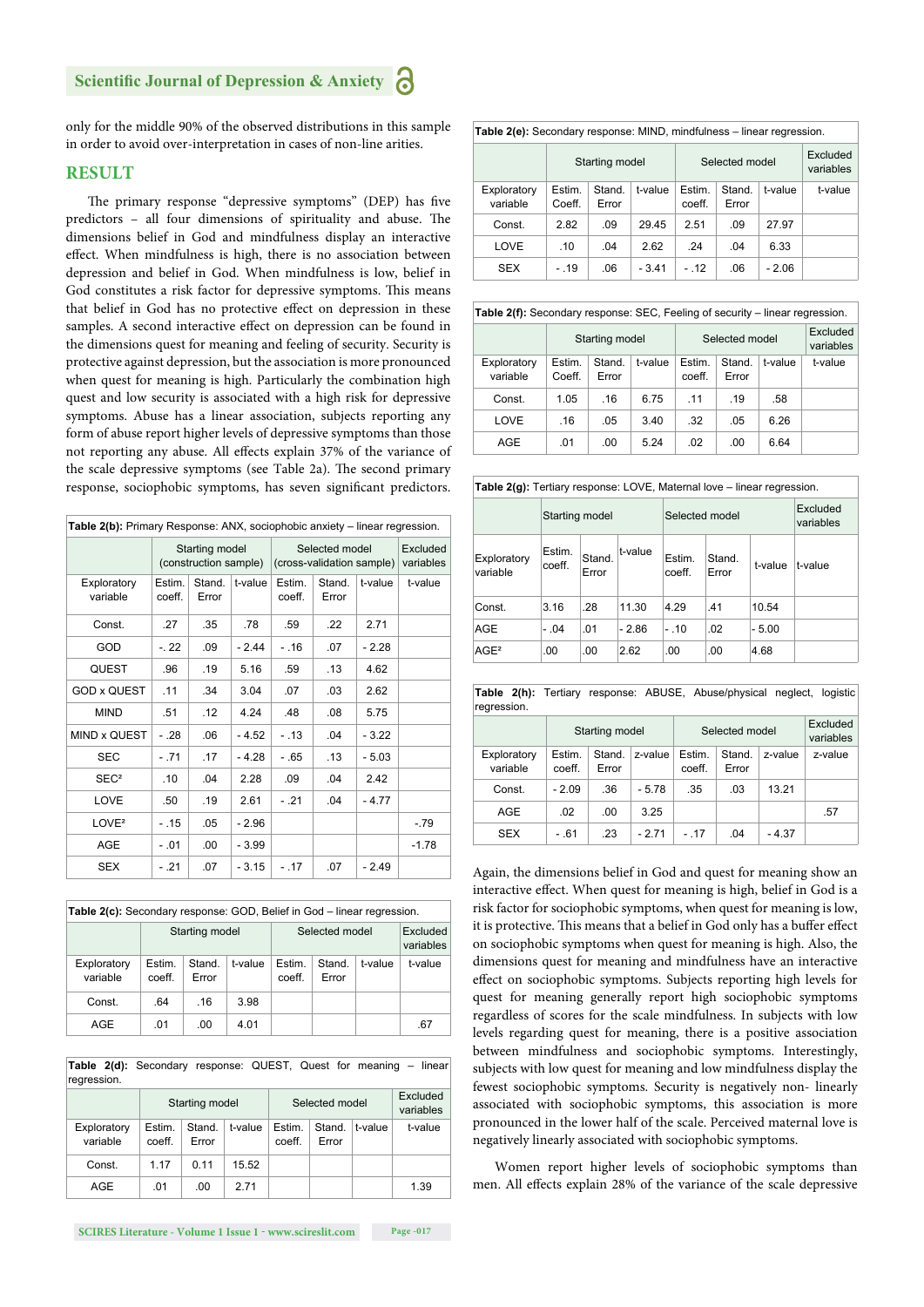symptoms (see Table 2a). The secondary responses, the dimensions of spirituality, have only four predictors. Mindfulness has a linear positive association with maternal love. Additionally, mindfulness was more often reported by women than men. Feeling of security was also positively associated with love. Finally, there was an age effect. The older the subjects were, the more security they reported. Belief in God and quest for meaning had no predictors. The tertiary responses, abuse and love, had only two predictors. Love had a curvilinear association with age, lowest values were reported by subjects born in the 1960s (Figure 1m). This effect has been reported elsewhere and was interpreted as an effect of the post war years [31,32]. Abuse has an association with sex, women report a higher risk of having been abused than men. Because abuse was a composed score, this is mainly due to the fact that women reported more childhood sexual use than men. The partial correlation between depressive and sociophobic symptoms (given all significant other variables on the right side of Figure 1) was  $r = .48$ . The partial correlation between belief in God and quest for meaning was  $r = .33$ , the one between security and mindfulness also  $r = .33$ . Mindfulness and belief in God were not correlated, the other dimensions show correlations in the range of .20. Perceived love and abuse were correlated with *r = -.17*.

#### **DISCUSSION**

All four dimensions of spirituality are predictors for depression as well as for sociophobic symptoms. The interaction between mindfulness and belief in God on the internal symptom scale depression was surprising. When mindfulness is low, belief in God is a risk factor for depression. Reviewing the literature one may would rather have expected the opposite – belief in God as a protective factor against depression (e.g. Goncalves et al., 2015; Roh et al., 2015), however, also religiousness as a risk factor has been reported (Leurent et al., 2013). Within the present context it has to be noted that firstly the association is only present when mindfulness is low and secondly the associations was estimated given all other significant predictors are in the model. Hence, regarding religiosity and depression one should conclude that the association is complex.

 A second pathway towards depression via feeling of security is moderated by quest for meaning. Generally, for all individuals, depressive symptoms and feeling of security are strongly negatively associated. This seems natural, considering that depression is characterized by worry, hopelessness, loss of joy, etc.; which is partially the opposite of a feeling of security. However, individuals reporting high values for quest for meaning not only have more depressive symptoms, but also show a steeper gradient between these and a feeling of security. However, this seems quite plausible because the quest for meaning is naturally high in depressive persons.

In addition, two of the dimensions of spirituality, i.e. mindfulness and quest for meaning, show linear associations to perceived love. The more love was perceived, the higher the values of both dimensions. Hence, these dimensions of spirituality qualify as a mediator between perceived love and depression. It should be noted that both mediators begin at perceived love, not abuse. However, abuse is shown to have a direct effect on depression, meaning that the effects of childhood abuse are still present in adults, though not mediated by spirituality.

 With regard to the interpersonal symptom scale, sociophobic symptoms, the present study also shows two pathways where dimensions of spirituality mediate between childhood experiences and adult symptoms, again the mediating dimensions of spirituality are mindfulness and security. One path also has an interactive effect. Individuals who neither care for others (indicated by low values of mindfulness) and who do not look for much meaning in life display the lowest values for sociophobic symptoms. Maybe they can best be characterized as being oriented on facts, i.e. trying to reach their goals without much caring about other person's interests. The second pathway goes from love via security to sociophobic symptoms. It displays a classical mediator effect. The less love there is, the lower the feeling of security is and the higher the risk of developing sociophobic symptoms. The effect is nonlinear and particularly pronounced in the lower half of the scale. The less love experienced in childhood, the higher the level of reported sociophobic symptoms. This seems quite plausible as well. As with depressive symptoms, both mediators start at perceived love, not abuse. This means that the hard indicator is less important in the development of mind fulness and feeling of security than the soft one. The two interactive effects of belief in God on both primary responses are of particular interest. Belief in God is neither genuinely positively nor negatively associated with symptoms, but on both scales there are moderating effects. For depressive symptoms, the moderating effect is mindfulness, and for sociophobic symptoms it is quest for meaning. This finding may explain some contradictory results reported in research, where belief in God showed unexpected associations, e.g. Schuurmans- Stekhoven [33]. He found that the associations between various indicators of adaptation were moderated by a single indicator of spirituality – generally in that correlations became higher with increasing spirituality. Schuurmans-Stekhoven's interpretation of his results was that spirituality may bias the associations. We would not go so far. The observed relationships here make sense from the view of the individuals, and should instead be interpreted as an interaction of the various dimensions.

Also of interest are the predictors for the dimensions of spirituality. The feeling of security increases with age. In a cross-sectional study, it is impossible to distinguish between age and cohort effects, hence it would be worthwhile to explore this association further. However, no other aspect of spirituality was associated with age, meaning that the three other dimensions of spirituality are similarly important for subjects of all ages. Perceived love is positively associated with mindfulness and security, meaning that a good relationship with one's mother constitutes a protective factor for adulthood.

The absence of any association between the indicators abuse/ physical neglect and spirituality was surprising – other studies report a negative correlation [34]. However, this does not necessarily mean that the dimensions of spirituality are unimportant in abused individuals. If anything, reports from survivors strikingly emphasize their importance [35]. It can simply mean that non-abused individuals also develop spiritual thoughts to a similar degree.

The present study has the following limitations. (1) Data were collected via internet. It is not known to what extent an internet sample is representative of the general population. In connection with spirituality, it would be plausible to assume that internet users may be less spiritual and more secular. (2) Childhood adversities were assessed retrospectively. There is an ongoing debate about the validity of such retrospective reports. Some researchers would strictly reject such data [36], others have a more moderate view [37]. (3) A crossvalidated sequence of regressions as utilized here for the statistical analyses will tend to overlook effects. (4) In order to keep the analysis simple, other important factors influencing depression or social anxiety were not included. (5) It is difficult to assess and quantify a construct as complex as spirituality using only a questionnaire [38].